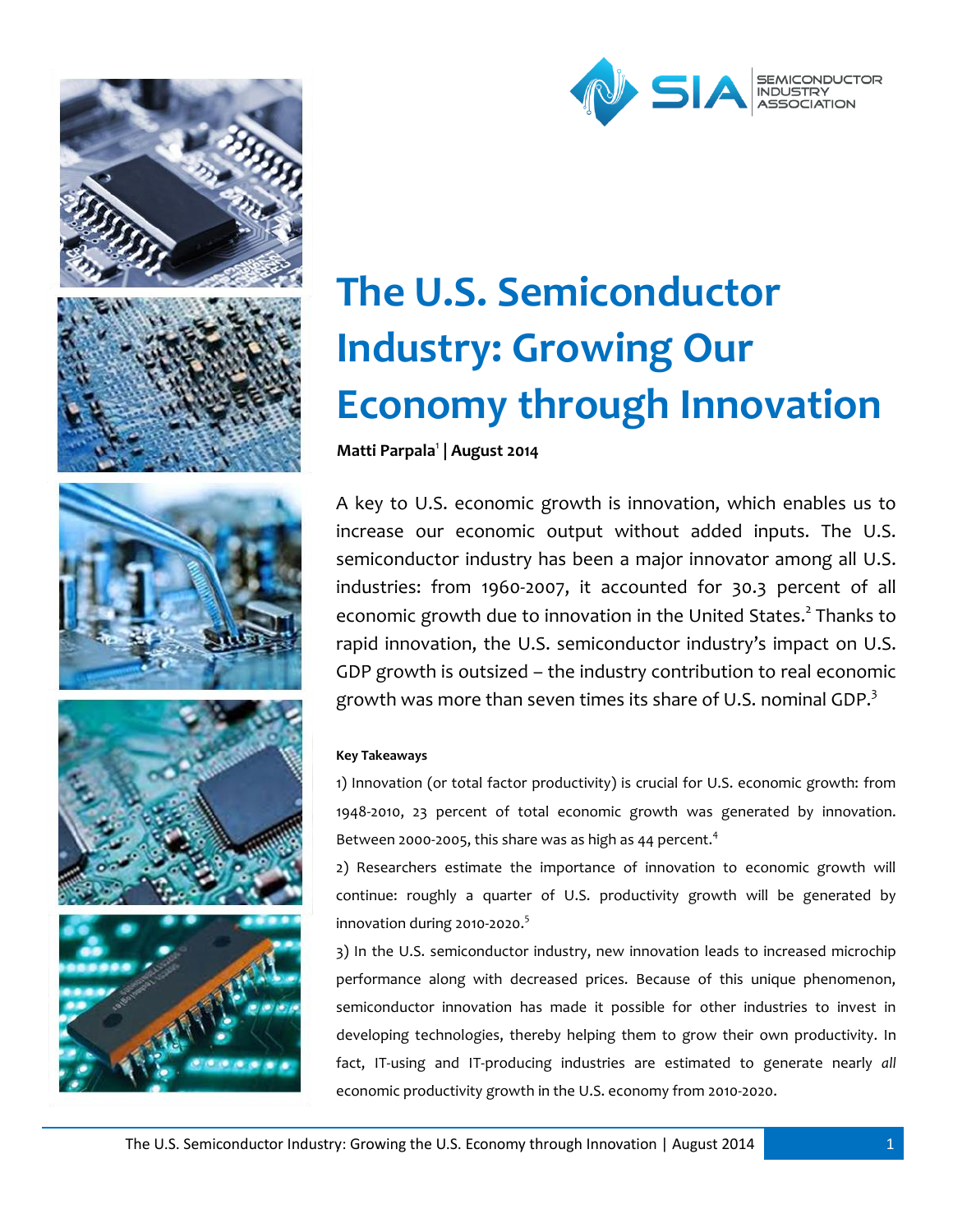

#### **What Is Innovation?**

According to economic theory, two factors define labor output in our economy: how much we work, i.e. labor hours, and much output we produce per worker, i.e. labor productivity. The amount of labor hours changes mostly as the working population changes, for example from 1990 to 2010 labor hours contributed 0.5 percentage points to annual economic growth.<sup>6</sup> Labor productivity, however, has a much bigger impact on economic growth; recent research suggests that as much as 70 percent of increase in U.S. economic output from 2010 to 2020 will be generated by labor productivity growth.<sup>7</sup>

The growth of labor productivity is generated by three components: increases in labor quality, capital deepening, and increases in total factor productivity – or new innovation. The first, labor quality, relates to education level: the more and better educated the labor force, the more output can be created per hour of work. This is relatively straightforward to understand: e.g. more education is likely to increase a worker's skill level. The second component, capital deepening, is also easily understood: the more and better machines per worker, the more productive workers can be, at least to a certain extent – a worker with a computer is most likely more productive than a worker without, but a worker with two computers is not necessarily doubly productive.

The third component, innovation, is harder to measure and less intuitive than the first two components. In fact, the effect of innovation is often measured as a residual after accounting for other changes in productivity. The increase of output growth that cannot be associated with other measurable changes is interpreted as innovation. This is illustrated by Figure 1.<sup>8</sup> Economists call this contribution of innovation total factor productivity, or TFP.<sup>9</sup>



Innovation can refer to new technologies, or simply general knowledge that enables us to do things in a more clever and efficient way. It is important to notice the difference between education and innovation: whereas education accumulates in one person (for example, everyone has to earn a high school degree of their own), innovation, once discovered, eventually becomes available to all of society. Examples of transformative innovations and discoveries include fire, the combustion engine, and computers.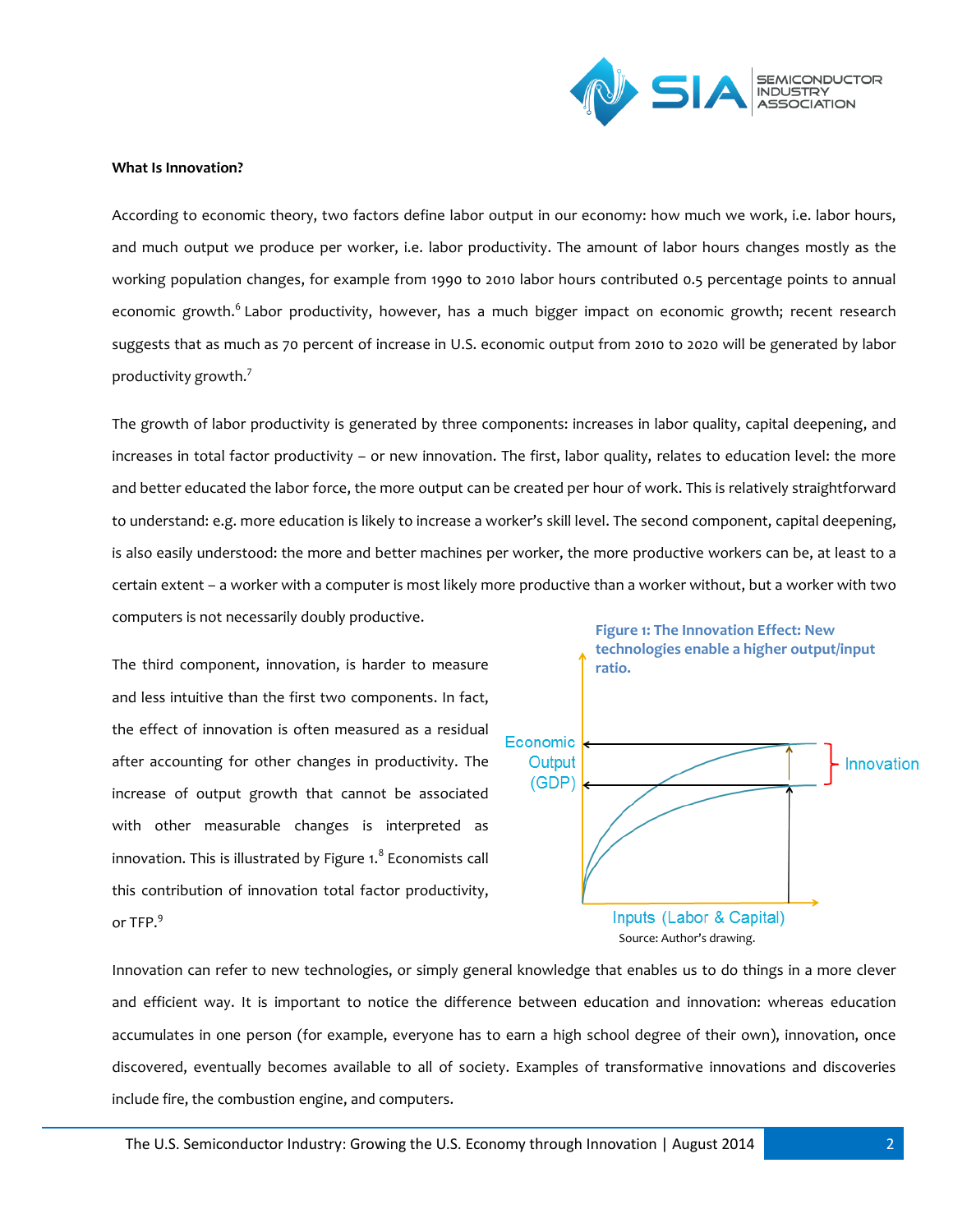

#### **Semiconductor Innovation Changes the World**

The semiconductor industry is a perfect example of innovation: output, or performance delivered by a semiconductor chip, has improved at outstanding rates compared to the inputs required to produce that chip. Improvements in semiconductor technology at ever lower cost have been foundational in making information technology ubiquitous today. And its impact has not only been seen on everyday consumer electronics; many businesses and industries have been transformed by IT. Just think how a modern automobile factory runs: robots and computers do a big part of the work. Numerous service-providing industries depend on information technology, as well, such as commercial aviation, retail, and banking. Semiconductor innovation continues to change the world with high-tech products, such as LEDs, renewable energy, and driverless cars relying on ever-progressing semiconductor innovation.

This technological progress is clear when looking at constant-quality prices – that is, by seeing how the performance of semiconductor has improved per a dollar paid. Figure 2 shows this continuous change in semiconductors' constant-quality prices over time.<sup>10</sup> When the pace of technology was at its fastest in the 1990s, prices decreased by more than half every year. Had the automobile industry followed a similar trend, today everyone could buy a supercar for the price of a television.<sup>11</sup>



#### **The U.S. Semiconductor Industry Has an Outsized Effect on U.S. GDP**

Semiconductor technology started conquering the world soon after the Second World War. Jorgenson, Ho & Samuels (2011) have done extensive research into information technology's impact on U.S. economic growth from 1960 to 2007.<sup>12</sup> During that period, the U.S. semiconductor industry accounted for as much as 30.3 percent of total economic growth due to innovation (Figure 3). The U.S. semiconductor industry was third to wholesale and retail trade industries, which only had bigger innovation effects because of their massive size relative to the U.S. semiconductor industry.<sup>13</sup>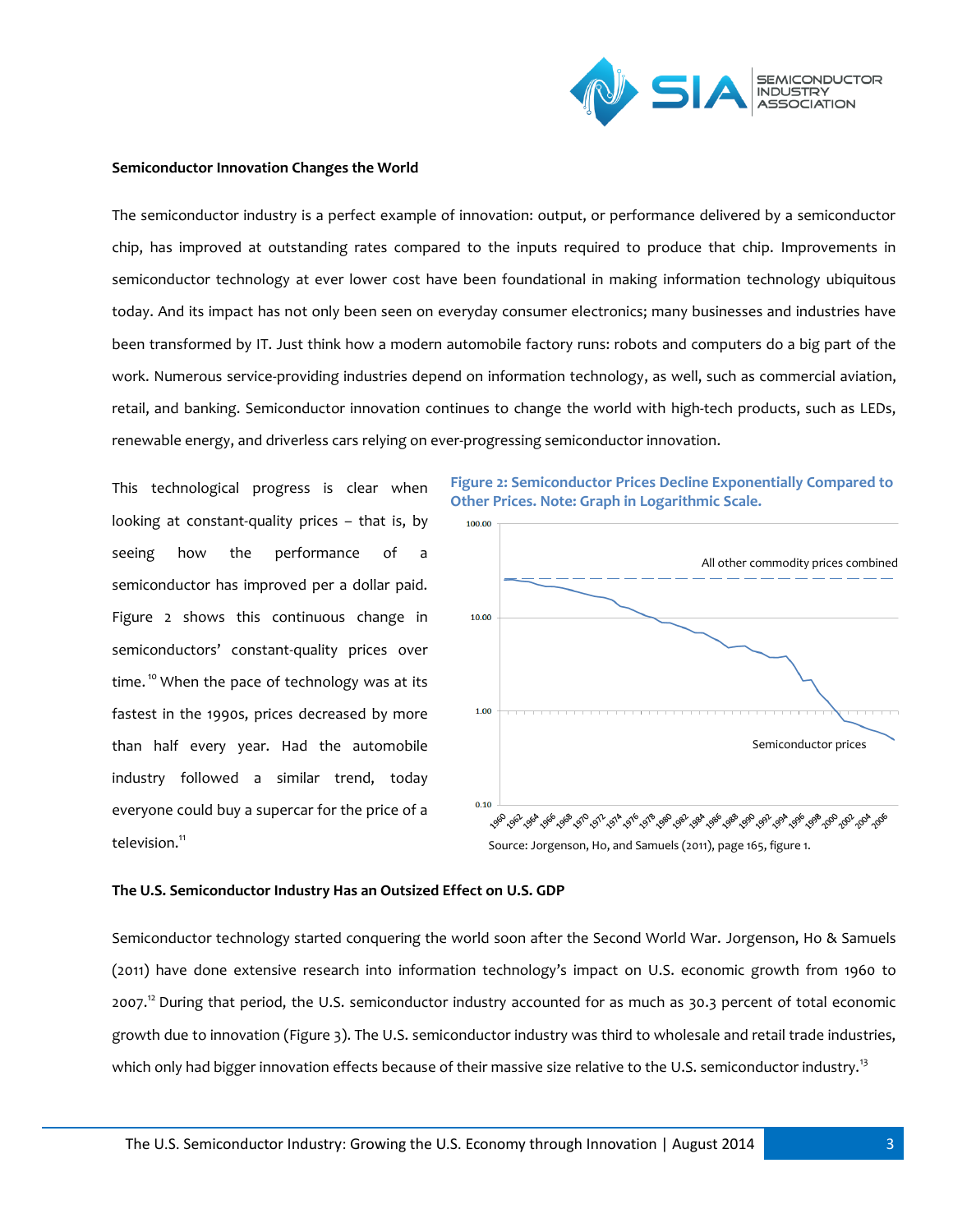

Jorgenson et al. (2011) also calculated the total contribution of different industries to aggregate value added (GDP) growth from 1960-2007, and the U.S. semiconductor industry's share proved to be outsized. The industry accounted for as much as 2.9 percent of the total real GDP growth (i.e. after adjusting for price changes) – seven times more than the industry's share of nominal GDP from 1960 to 2007. Figure 3 illustrates how outsized the U.S. semiconductor industry's contribution to U.S. economic growth and innovation is compared to its share of GDP and to all other U.S. industries, categorized by IT-producing, IT-using, and non-IT-using industry groups.<sup>14</sup>



**Figure 3: Outsized Economic Impact of U.S. Semiconductor Industry: Industry's Contribution to Growth Much Higher than Share of U.S. GDP.**

Dividing U.S. industries into IT-using, IT-producing, and non-IT-using industry groups provides a striking illustration of the major indirect effect the U.S. semiconductor industry has on the U.S. economy. As Figure 3 shows, IT-producing or IT-using industries – which are all deeply reliant on semiconductor technology – had a 52.7 percent share of nominal GDP (left bar) and accounted for a 59.7 percent share of real GDP growth (middle bar). Importantly, all growth due to innovation occurred due to IT-using and IT-producing industries (right bar). 15

Even as a direct contributor to real U.S. GDP growth, the U.S. semiconductor industry beats many other major traditional U.S. industries. Table 1 shows the U.S. semiconductor industry's contribution (0.10 percent units of total GDP) in comparison with other selected industries.<sup>16</sup>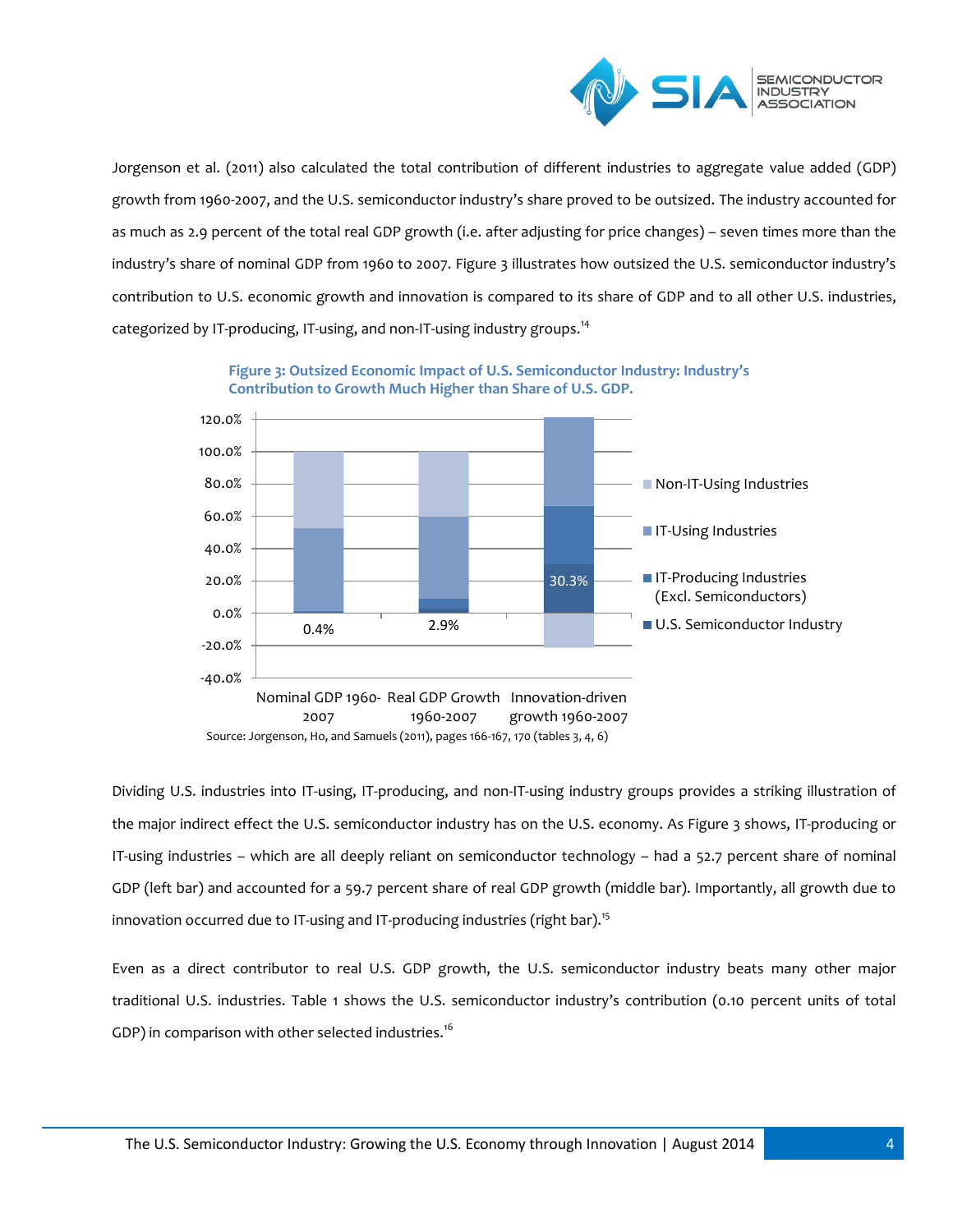

**Table 1: The U.S. Semiconductor Industry's Contribution to Real GDP Growth Compared to Other Major U.S. Industries 1960-2007.**

| Industry                               | Contribution to real GDP Growth (%-units)                    |
|----------------------------------------|--------------------------------------------------------------|
| Semiconductor Manufacturing            | 0.103                                                        |
| Farms                                  | 0.036 - semiconductor industry's contribution is 2.9x higher |
| Mining except oil and gas              | $0.008 -  12.9x$ higher                                      |
| Motor vehicles bodies, trailers, parts | $0.038 -  2.7x$ higher                                       |
| Textile mills, textile product mills   | $0.017 -  6.1x$ higher                                       |

Source: Jorgenson, Ho, and Samuels (2011), page 170, table 6.

## **Innovation and IT Continue to Play a Major Role in U.S. Economic Growth**

Between 1947-2010, average annual U.S. economic growth was approximately 3.0 percent. Innovation played a major role in this growth, generating nearly a quarter of it, or 23 percent. Amazingly, from 2000-2005, innovation accounted for nearly a half of total economic growth. 17

Figure 4 illustrates, in yellow, the effect of innovation (TFP) as a share of total labor productivity growth from 1990- 2010, and projections for 2010-2020. The base case estimate expects GDP to grow by 1.93 percent annually during this decade, of which productivity growth is estimated to account for roughly 1.1 percentage points, as shown in the graph. According to the estimate, roughly a quarter of the labor productivity growth will be generated by innovation.<sup>18</sup>



**Figure 4: Range of Labor Productivity Projections, 2010–2020 Annual Percentage Growth Rates. TFP = Innovation.**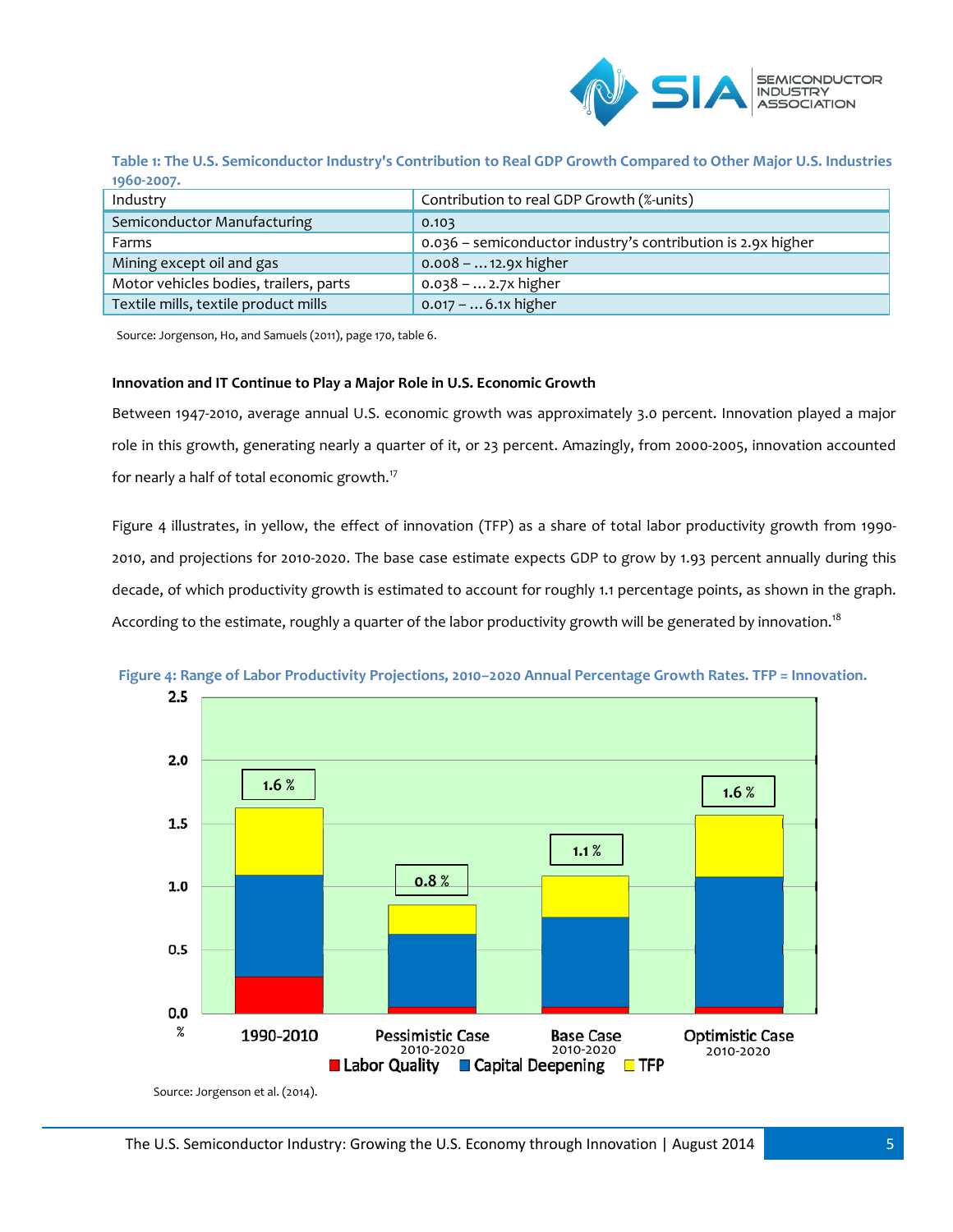

Importantly, economists also estimate that *all* productivity growth during the current decade will likely be generated by IT-using and IT-producing industries. The non-IT-using industries are only expected to improve their productivity in the optimistic case, as described in Figure 5. Given all IT systems' dependence on semiconductor technology, this information indicates that the U.S. semiconductor industry's outsized direct and indirect impact on U.S. economic growth will continue. 19



**Figure 5: Contribution of Industry Groups to Productivity Growth in the U.S. Economy, 2010–2020.**

Source: Jorgenson et al. (2014).